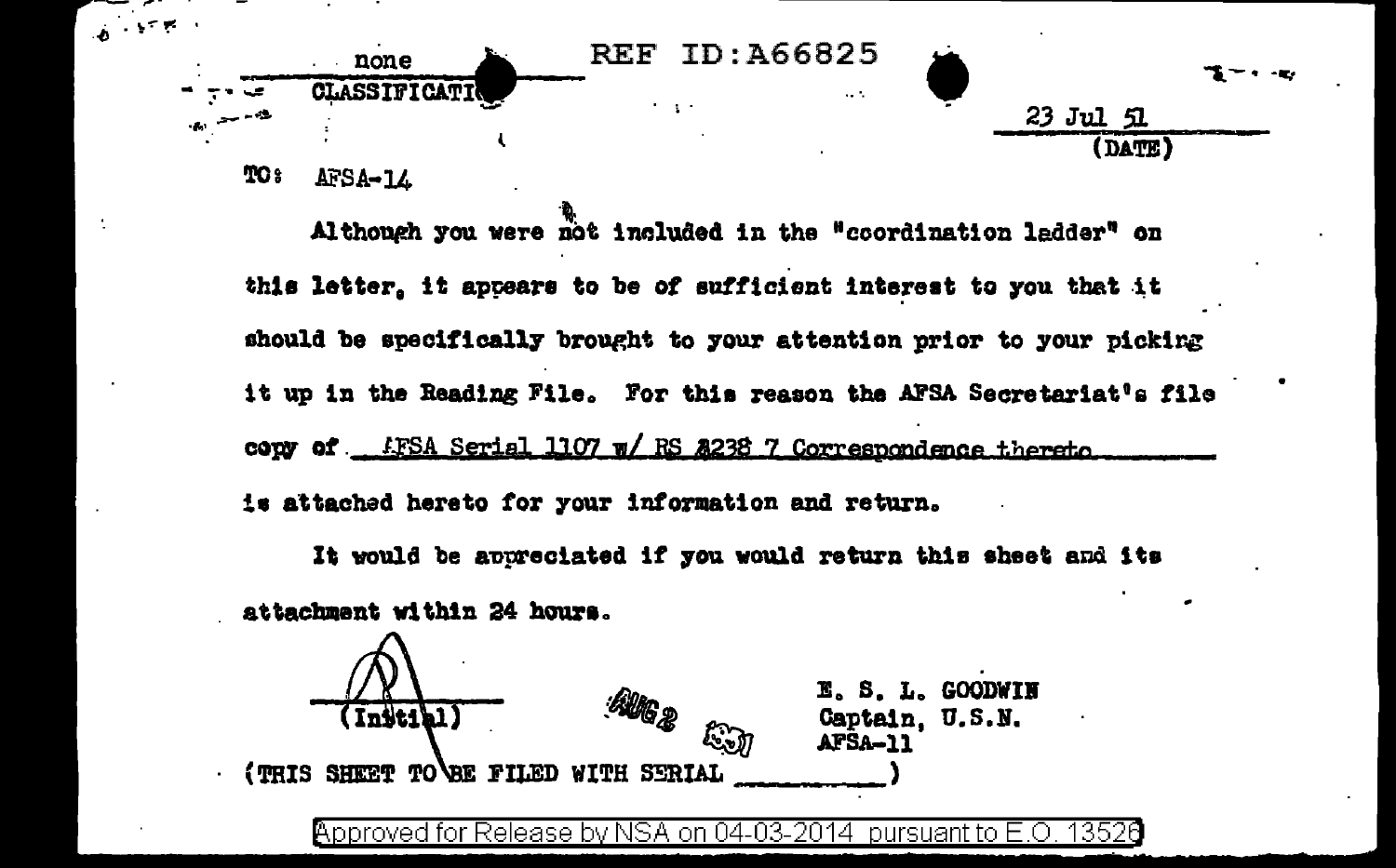$-\sqrt{2}$ .<br>المناسبين فمكل PODALS **MEMO** Roun **CURRENCES OR SPAIN AR ACTIONS 1 NAME OR TITLE** INITIALS **CIRCULATE**  $\mathcal{L}_{\rm{max}}$  $\sim 10$ المسري ORGANIZATION AND LOCATION **DATE** COORDINATION  $\ddot{\phantom{1}}$  $\overline{2}$ **FILE INFORMATION**  $\overline{\mathbf{s}}$ NECESSARY NOTE AND 7 SEE ME **SIGNATURE** REMARKS Suggest AFSA-14<br>be action acted. this. DATE FROM NAME OR TITLE  $\sim 30$  .  $\sim 80$ : من المعرض.<br>المحمد المعرض المحمد **TELEPHONE** ORGANIZATION AND LOCATION FORM NO SOLO Replaces DA AGO Form 895, 1 OCT 48 SOLO P1 Apr 48, which may be used. 15-48187-3 X GPO .Ռ متحفظة بخلصت